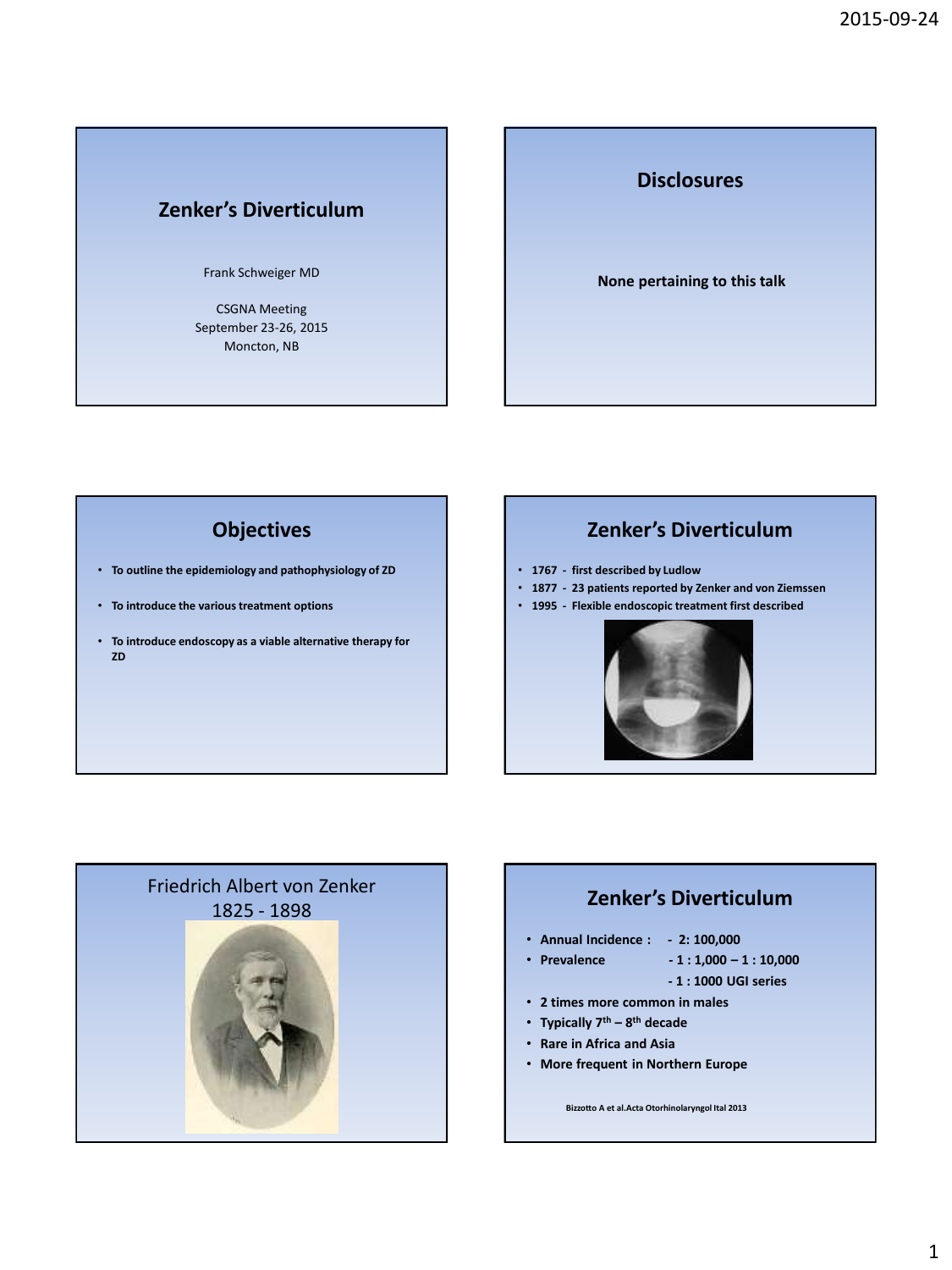# **Definition**

- Zenker's Diverticulum is a sac-like mucosal outpouching of cervical esophagus through the Killian triangle
- Pulsion hypopharyngeal false diverticulum made up of mucosa and submucosa





# **Zenker's Diverticulum**

# **Zenker's Diverticulum: Presenting Symptoms**

- Dysphagia
- Regurgitation
- Choking
- Sensation of a lump in the throat
- Aspiration
- Voice changes
- Chronic cough
- Halitosis
- Weight loss and malnutrition

## **Zenker's Diverticulum – Complications**

- Squamous cell carcinoma : 0.4 1.5 %
- Ulceration
- Bleeding
- Aspiration pneumonia
- Unpredictable absorption of medication
- M2A capsule retention
- Difficulties with tracheal intubation, ERCPs, EGDs, TEE, NG tubes
- Perforation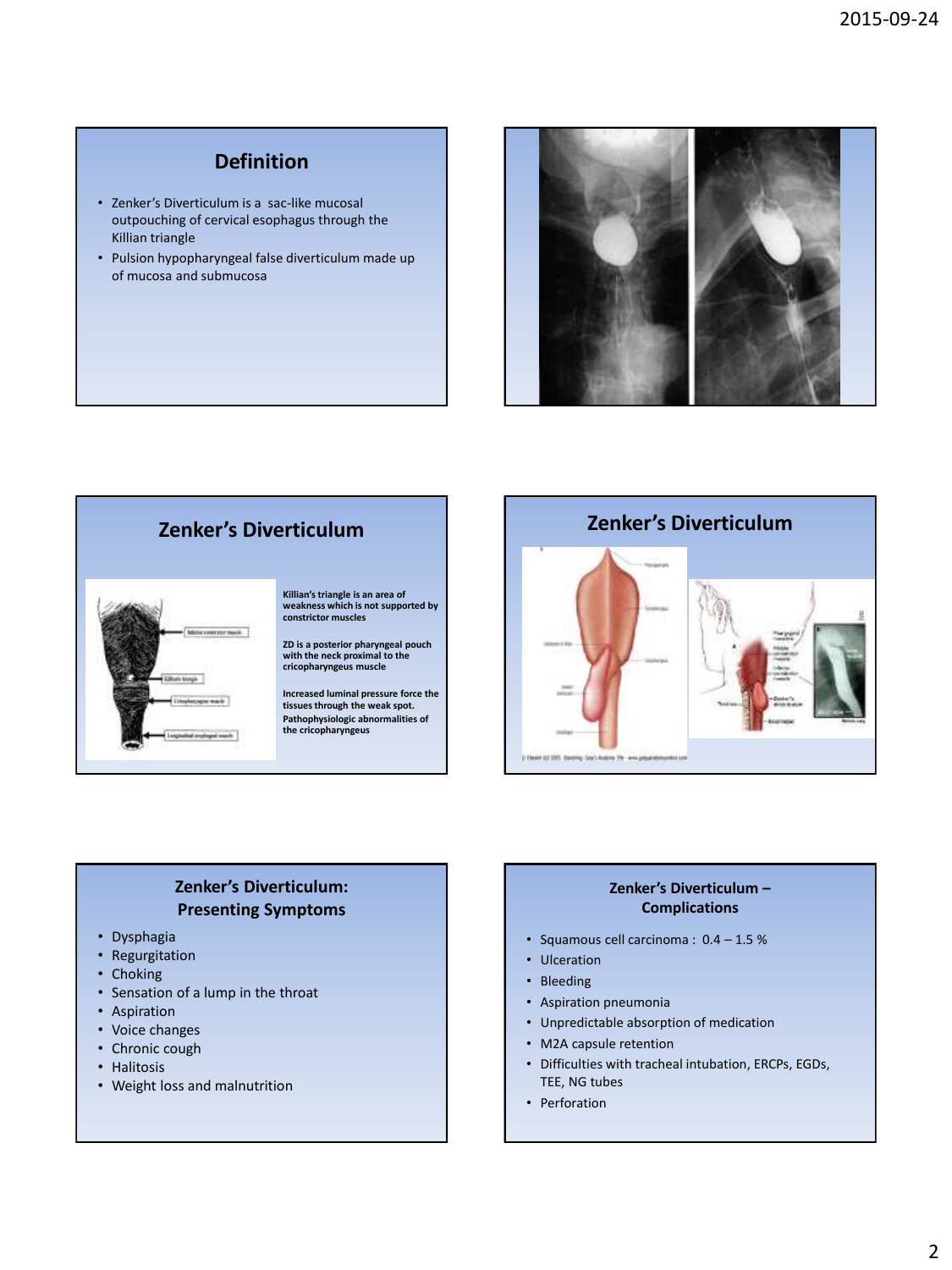## **Zenker's Diverticulum**

- **Zenker's Bridge:** septum between the diverticulum and the esophageal lumen - consists of mucosa, submucosa, connective
	- tissue and a muscle layer







# diverticulum) Bilobed diverticulum



# **Zenker's Diverticulum Treatment**

- **Small asymptomatic or minimally symptomatic --- follow**
- **Open surgical procedures (esp. if > 5 cm)**
	- Resection (Diverticulectomy) large diverticula<br>- Inversion medium size - medium size
	-
	- Suspension (Diverticulopexy) medium size - always includes cricopharyngeal myotomy
	-
- Complications : leaks with mediastinitis
	- esophagocutaneous fistula
	- recurrent laryngeal nerve injury
	- parapharyngeal abscess

#### **Results of Open Surgery**

- Mayo Clinic : 888 patients
- Excellent or good outcome : 93 %
- Complication rate : 30 %
- Mortality : 3 %
	- Mean Recurrence : 5 %

Bizzotto A et al. Acta Otorhinolaryngo Ital 2013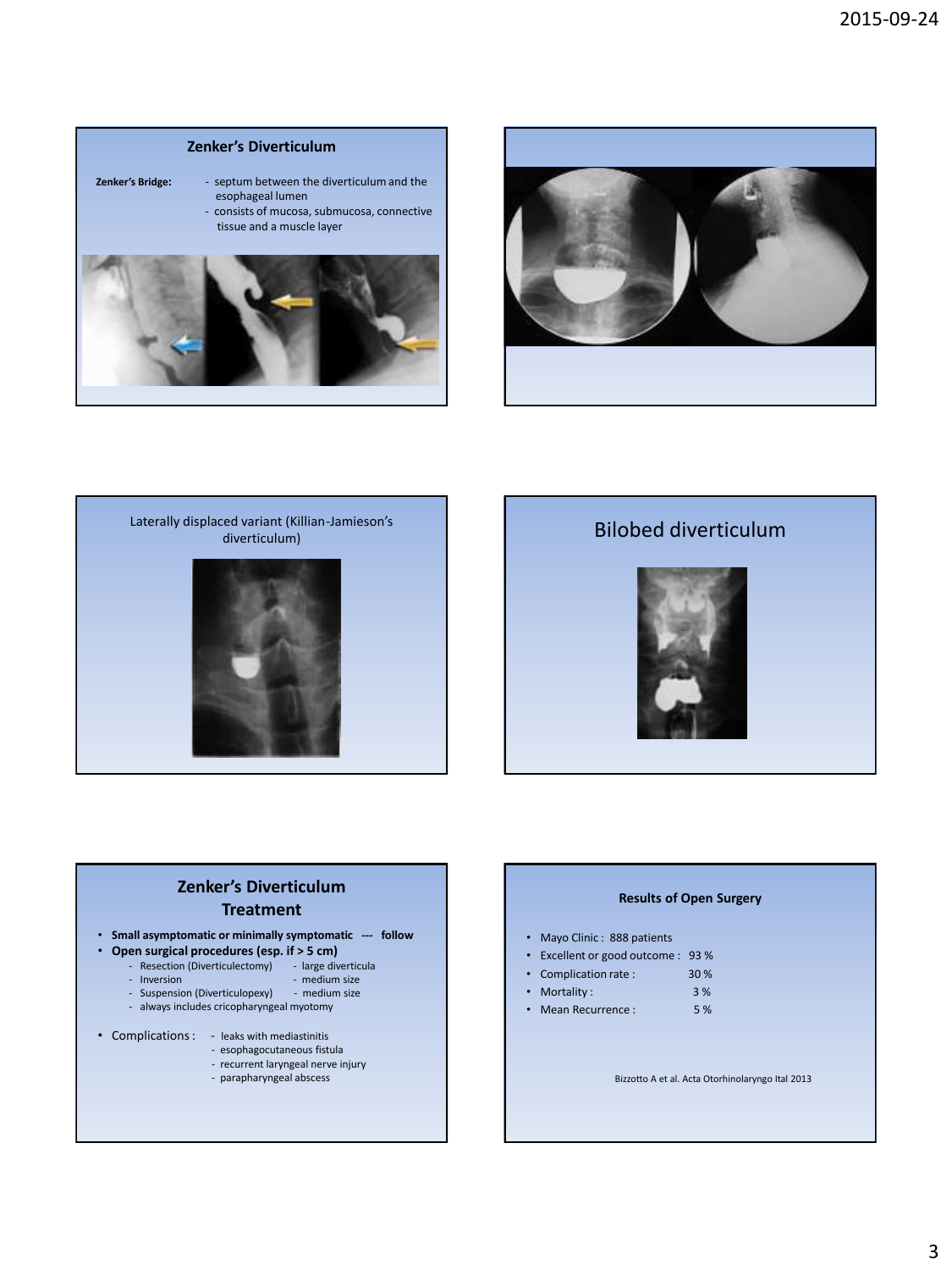



## **Zenker's Diverticulum Treatment**

- **Endoscopic Techniques**:
- Endoscopic stapling diverticulotomy
- Endoscopic CO2-laser myotomy
- Endoscopic harmonic scalpel diverticulotomy





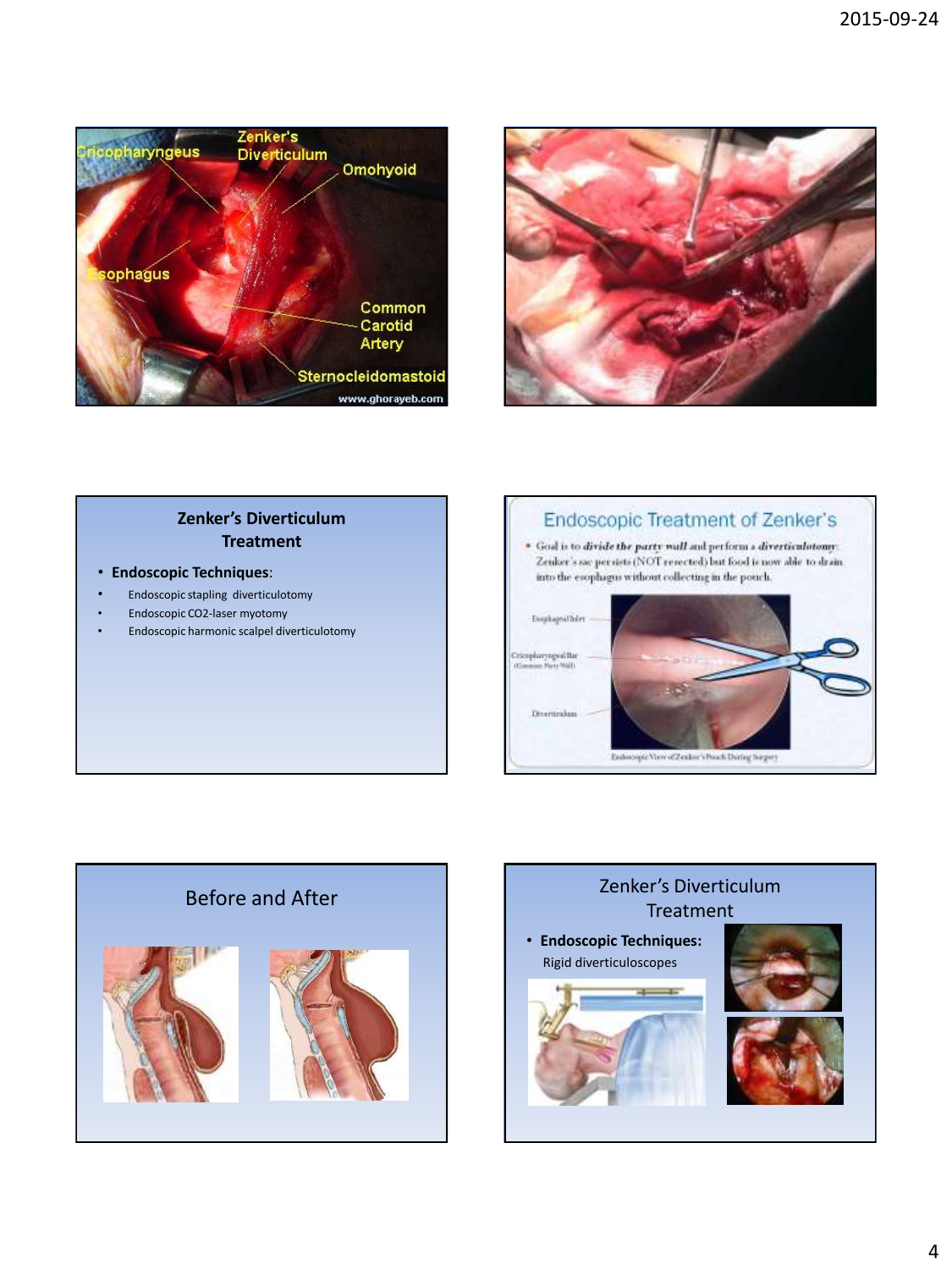# **Zenker's Diverticulum Treatment**

• **Endoscopic Techniques**: Rigid diverticuloscopes  **Surgical staplers :** Predominant technique



 Good neck flexibility, Favourable dentition General anaesthesia Large diverticula (not for < 3 cm) Bleeding, perforation, leaks

#### **Zenker's Diverticulum Treatment Results of endoscopic stapling procedures**

- Effective in 92 % of cases
- Complication rate : 4 %
- Mortality < 1 %
- Mean recurrence rate : 12 %
- Conversion to open surgery : 5 %

Leong SC et al. Eur Arch Otorhinolaryngol 2012

## **Flexible Endoscopic Therapy**

- First introduced in 1995 by C.J. Mulder (Endoscopy)
- Cap-assisted vs Diverticuloscope-assisted



## **Flexible Endoscopic Treatment of Zenker's Diverticulum**

- No need for GA; done in Endoscopy unit
- Possible in elderly patients with multiple comorbidities
- Generally not for diverticula > 6 cm
- Outpatient 6 hours; inpatient 24-48 hours
- Procedure time : 30 45 minutes
- Po after 12 hours

## **Flexible Endoscopic Treatment of Zenker's Diverticulum**

- Conscious sedation (midazolam+ opiates, propofol)
- Low risk
- Post-procedural air in up to 27 % Mayo Clinic
- Severe complications : rare

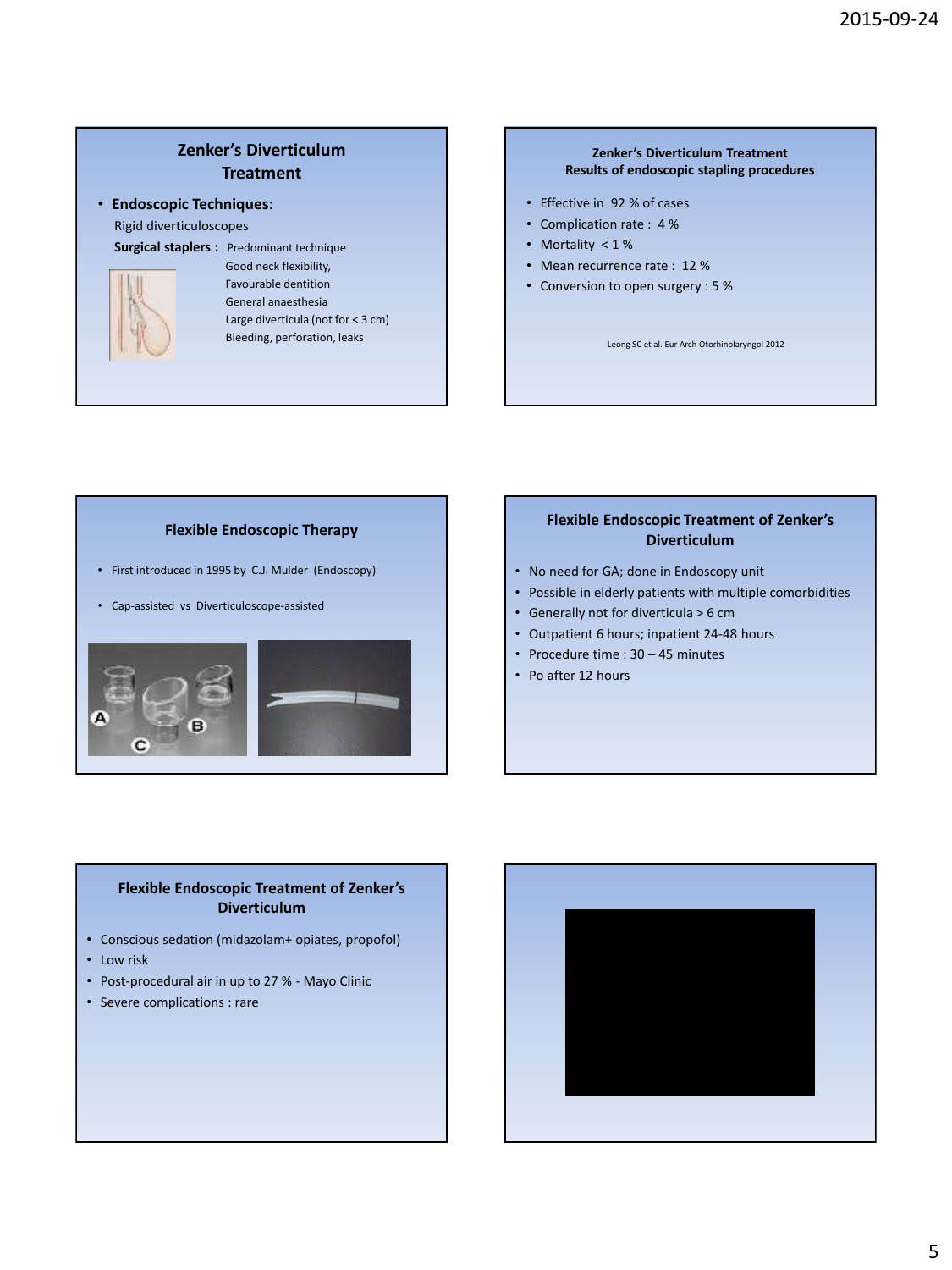

## **Flexible Endoscopic Treatment of Zenker's Diverticulum**

- Equipment :
	- Needle knife sphincterotome (APC, Hot Bx, Hook Knife,
	- Stag Beetle knife)
	- Transparent cap
	- Diverticuloscope
	- Clips

**Moncton Hospital Experience Feb 2011 – Present**

 **Pre-procedure :**

- Outpatient; NPO after midnight
- CBC, electrolytes, Creat, PT/PTT, group & hold x 2 u PRBC
- iv cephalosporin (1 dose) (?)
- Chlorhexidine mouthwash

### **Moncton Hospital Experience Feb 2011 – March 2015**

#### **Post-procedure :**

- Admit overnight
- D/C NG tube in am and start po liquids
- Home
- Telephone in  $4 6$  weeks

## **Moncton Hospital Experience Feb 2011 – March 2015**

- $N = 19$ ; Female 10 Male 9
- Age  $51 93$  (Median Age 78)
- Good outcome : 15
- Unknown outcome : 2
- Recurrence : 3
- Repeat procedure : 2
- Complications : 2 both minor & treated conservatively

## **Endostapling versus Flexible endoscopy**

- Hospital stay
- Dysphagia symptom score  $\Gamma$  similar outcomes

- Complication rates
- 
- Procedure time longer for endostapling
- Clinical success (dysphagia score) : 84 100 %
- Clinical recurrence rate : 20 %
- Complications : mediastinitis, cervical abscesses 4% microperforforation : 0 – 10 %